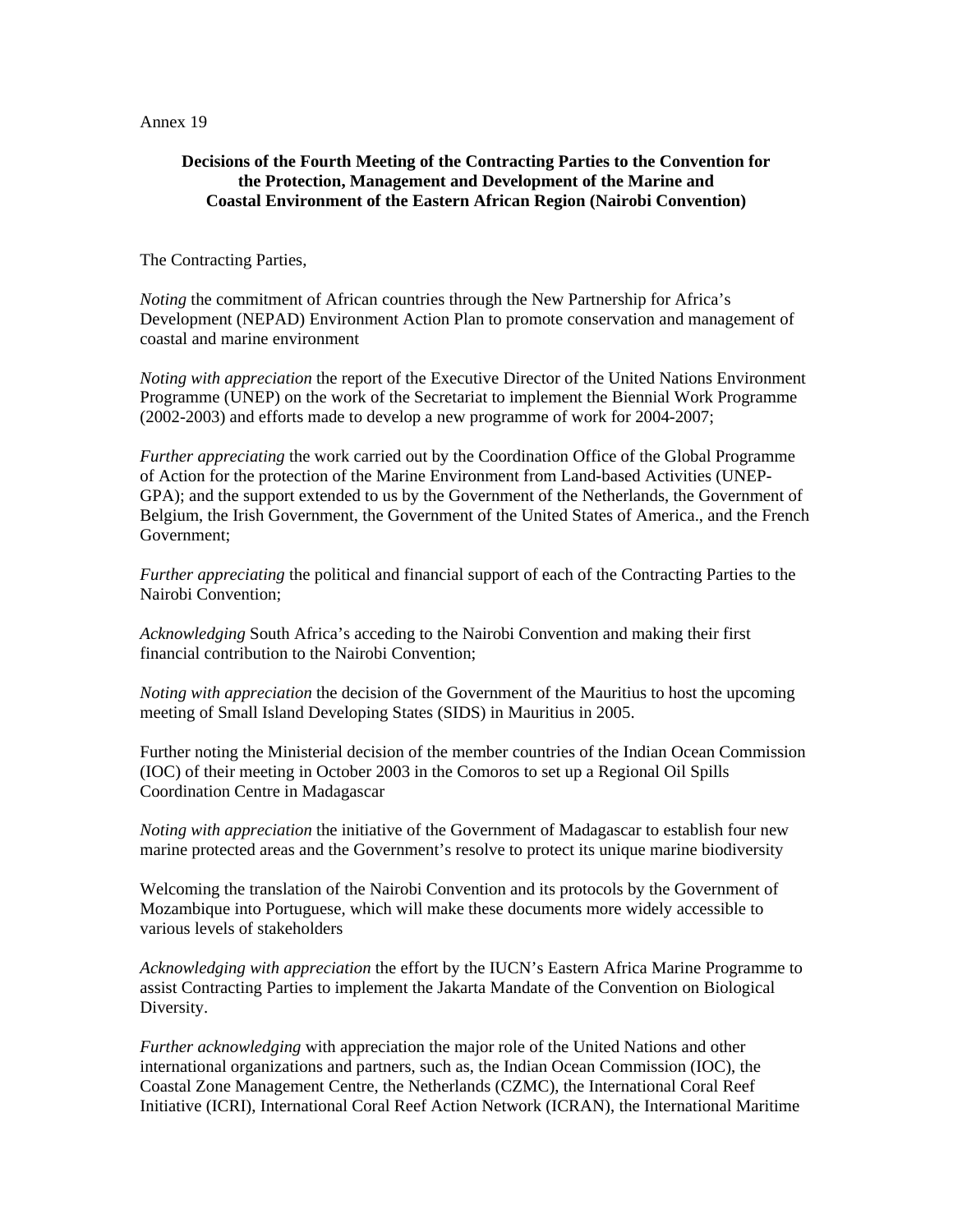Organization (IMO), the World Conservation Union (IUCN) and the Intergovernmental Oceanographic Commission (UNESCO-IOC), United Nations Industrial Development Organization(UNIDO), and non-governmental organizations, such as Coral Reef Degradation in the Indian Ocean (CORDIO), World Wide Fund for Nature (WWF) and the Western Indian Ocean Marine Science Association (WIOMSA) in contributing to the achievement of the objectives of the Nairobi Convention;

*Taking note* of the Millennium Development Goals, the Plan of Implementation and the Johannesburg Declaration of the World Summit on Sustainable Development that was held in Johannesburg, South Africa, in September 2002 that further develops the mandate of the Nairobi Convention on the coastal and marine environment of the Region; (reference to the coastal and marine programme of CBD)

*Further taking* into account other programmes and projects being undertaken in the Region with support, *inter alia*, from the Governments of Belgium, Ireland, the Netherlands and Norway, in particular the Swedish International Development Cooperation Agency (Sida) funded Nairobi/Abidjan Convention work plan and Regional Seas Strategic Directions for 2004-2006; the UNEP/GEF Western Indian Ocean Land-Based Activities (WIO-LaB) Project 2004-2007 with support from Norway; and the UNEP/UNIDO/GEF Coastal Tourism Impact Reduction PDF-B Project 2004-2006 involving Kenya, Mozambique, Tanzania and Seychelles;

*Recalling* the provisions of relevant international Conventions dealing with invasive species, in particular article 196 of the United Nations Convention on the Law of the Sea (1982); Article 8 (h) of the Convention on Biological Diversity (CBD) 1992, together with subsequent decisions of the Conference of Parties of the CBD (in particular decision IV/5; V/3 and VI/3);

*Noting* the recent adoption of the International Convention on the Management of Ballast Water and Sediments, February 2004;

*Recognizing*, however, that although ballast water is an important vector for the introduction of invasive alien species into marine and coastal environments, it is only one of a number of different vectors, and it is necessary to address non-shipping and other potential vectors;

*Recognizing further,* that the Nairobi Convention and its Action Plan are important instruments for the promotion of sustainable development in the Region;

Noting that there is ongoing discussion and development of a new strategy at the global level the "Reefs for people" approach

*Recalling* that some of the decisions adopted by the previous Conferences of the Parties are yet to be fully implemented;

*Also recalling*, in particular*,* decisions CP.1/4, CP.2/1 and CP.3/6 of the first, second and third meetings of the Contracting Parties respectively authorizing the review and updating of the Convention and its Protocols including the development of a new protocol on land based sources and activities, to reflect developments in international environmental law and emerging issues subsequent to adoption of the Nairobi Convention;

*Recognizing* the efforts made by various partners to implement the work programme of the Nairobi Convention in accordance with their respective mandates;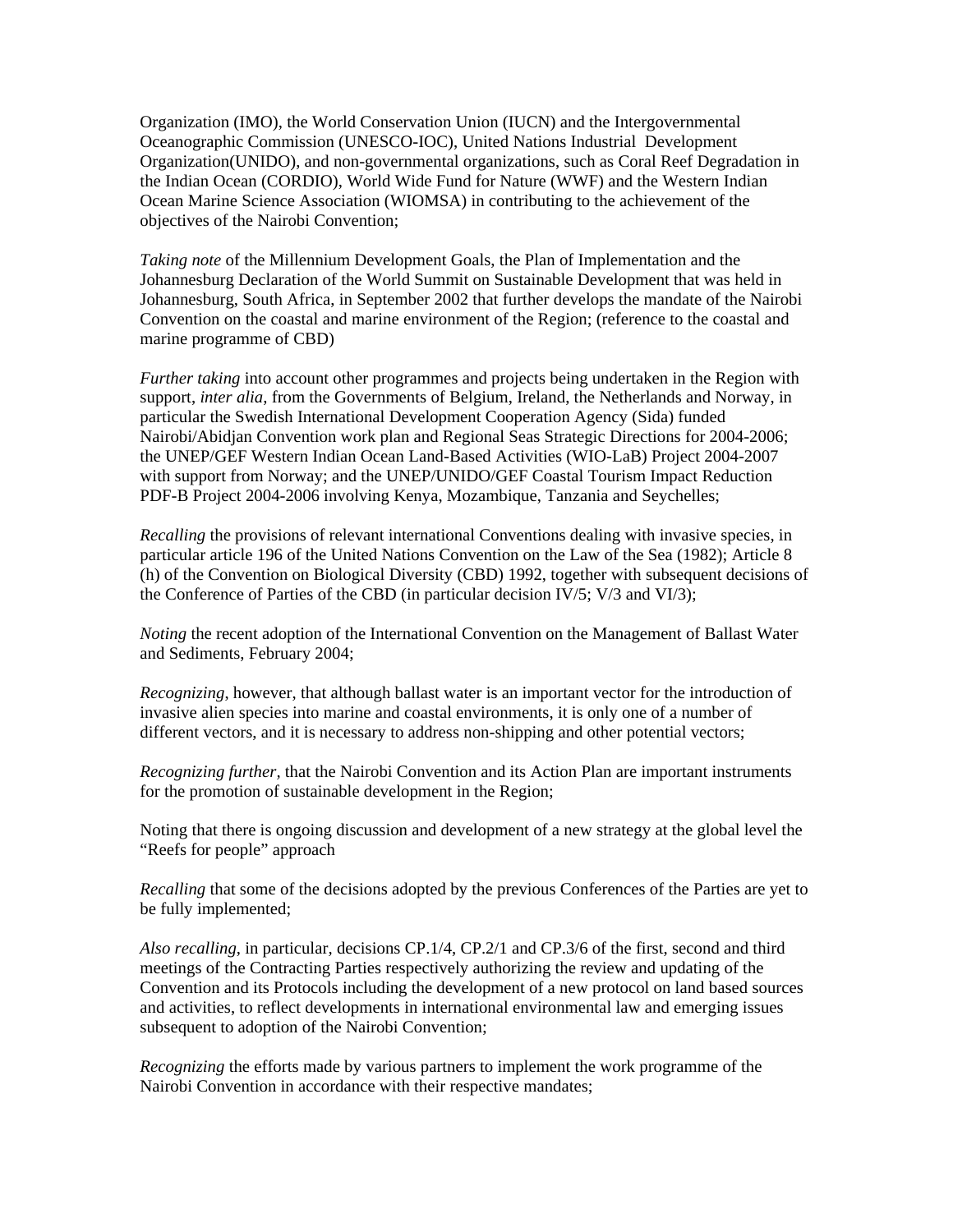*Hereby* decide as follows:-

# **CP 4/1. NEW PROGRAMME OF WORK FOR 2004-2007**

- 1. *Approve* the four-year programme of work for 2004-2007 developed by the Work Programme Meeting held in Nairobi, 16-18 March 2004;
- 2. *Endorse* the Plan of Implementation of the Western Indian Ocean Land Based Activities (WIO-LaB) Project 2004-2007 as developed by the stakeholders and the Focal Points in the Maputo meeting, December, 2003 to operate within the framework of the programme of work of the Nairobi Convention 2004-2007
- 3. *Approve* that the WIO-LaB Project will be hosted within the Secretariat of the Nairobi Convention, which shall jointly implement the project with the United Nations Office For Project Services (UNOPS), under the overall supervision of the UNEP-GPA.
- 4. *Decide* that the components of the programme of work for 2004-2007 should focus on the following thematic areas, namely:
	- a. Assessment of the coastal and marine environment;
	- b. Management aimed at addressing ecological degradation of the coastal and marine environment;
	- c. Coordination mechanisms, structure and legal review process for the Convention and its protocols as well as the development of a new protocol on land based sources and activities; and
	- d. Cross cutting issues including emerging issues, information dissemination and exchange, and funding strategies and linkages.
- 5. Request the Secretariat of the Nairobi Convention, UNOPS and UNEP/GPA to execute the WIO-LaB project in close association with national focal points of the Nairobi Convention;
- 6. *Request* UNEP to continue to collaborate with other relevant institutions within the Region to ensure co-operation in the implementation of the programme of work and exchange of views on the developments and protection of the marine and coastal environment in order to avoid duplication of effort in the activities and actions benefiting the Region.
- 7. *Further request* the Secretariat of the Nairobi Convention to strengthen the roles of the national focal points in the implementation of the Nairobi Convention's programme of work for 2004-2007.
- 8. *Further request* the Secretariat of the Nairobi Convention to mobilize support within and outside the region for the implementation of the 2004-2007 programme of work of the Nairobi Convention.
- 9. *Urge* the Contracting Parties to implement country specific actions that are in support of the programme of work of the Nairobi Convention;
- 11. *Request* the Nairobi Convention Secretariat to work in close collaboration with NEPAD, UNIDO/UNEP in the implementation of the Coastal Tourism Impact Reduction Project
- 12. Resolve to further define the programme of interventions developed through the African Process for the development and protection marine and coastal environment on implementing its second phase that will include other coastal countries
- 13. Approve the budget for the programme of work 2004-2007

# **CP 4/2. IMPLEMENTATION OF NAIROBI CONVENTION AND ACTION PLAN AS INSTRUMENTS OF SUSTAINABLE DEVELOPMENT**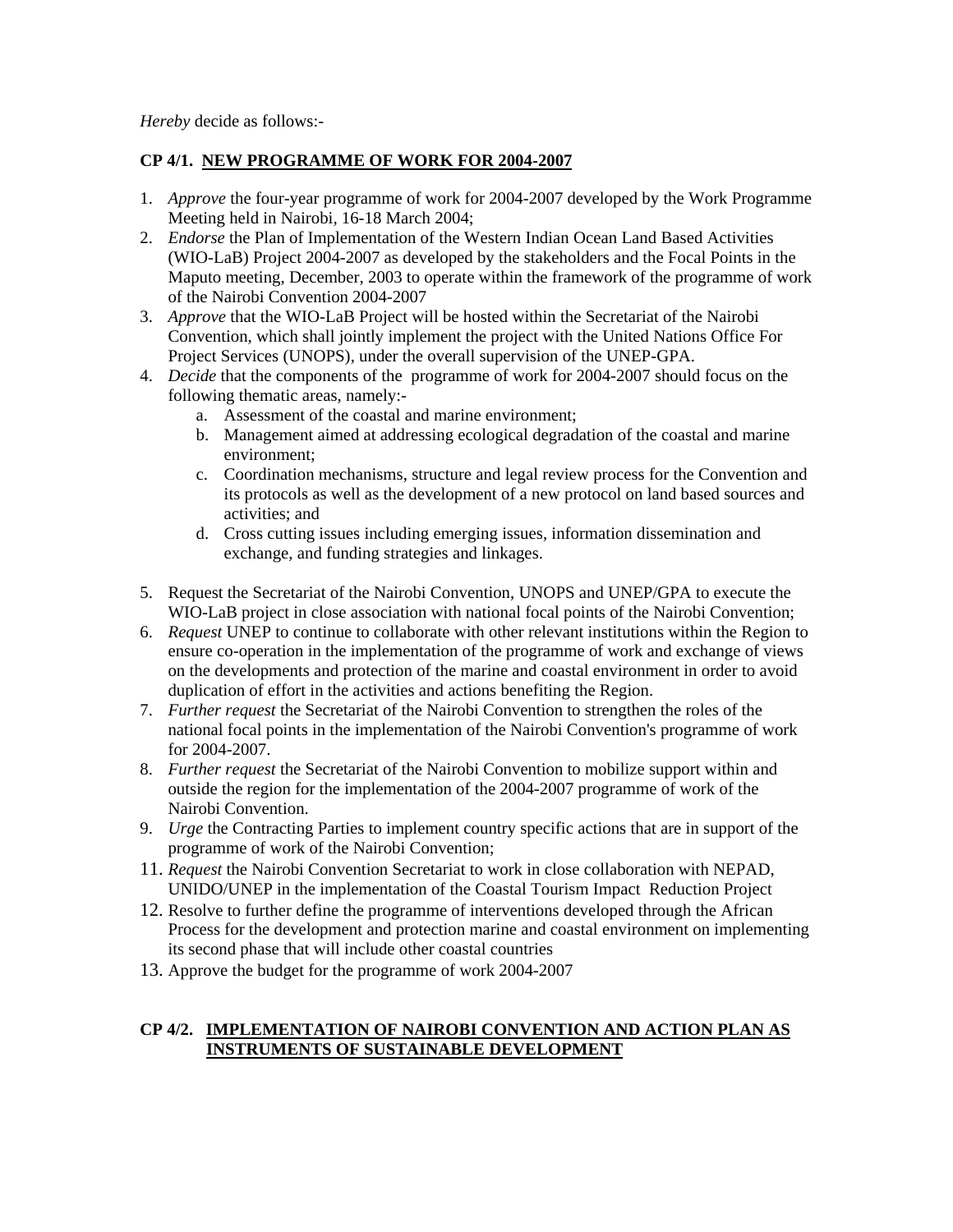- 1. Reiterates the importance of the Nairobi Convention and its Action Plan as instruments for sustainable development.
- 2. Requesting the Contracting Parties to share successful case studies from their countries to build and enhance their capacities by learning from each other.
- 3. Request the Secretariat of the Nairobi Convention, in consultation with the secretariats of the relevant multilateral environmental conventions such as the Convention on Biological Diversity (CBD), United Nations Framework Convention on Climate Change (UNFCCC), the London Convention, the Ramsar Convention and other relevant organizations, to strengthen collaboration with the Nairobi Convention.
- 4*. Urge* Contracting Parties to harmonize their national projects and programmes with relevant regional approaches and needs.

#### **CP 4/3. MEASURES TO ADDRESS INVASIVE ALIEN SPECIES IN MARINE AND COASTAL ENVIRONMENTS**

- 1. *Endorse* the Regional Strategy and Action Plan on Ballast Water as developed through Globallast, with a view to incorporating it into the work programme of the Nairobi Convention.
- 2. Direct the Secretariat of the Nairobi Convention to develop and implement with all relevant partners a programme to address invasive species in marine and coastal environment.

# **CP 4/4. PROTECTION OF CORAL REEFS, ASSOCIATED ECOSYSTEMS AND ENDANGERED SPECIES**

- 1. *Agree to* work with and support ICRI and ICRAN on the protection of coral reefs and associated ecosystems.
- 2. *Note* the terms of reference of the Coral Reef Task Force.
- 3. *Urge the Coral Reef Task Force to engage in the discussion on the development of the 'reefs for people' approach* as a strategy that builds partnerships between the governments, key stakeholders and all coastal communities to sustainably manage reefs and associated ecosystems, to, among others, derive benefits from them.
- 4. *Resolve to* further strengthen the coordination structure of the Coral Reef Task Force, as well as the national coral reef task forces and enhance their linkages with national focal points.
- 5. Receive the WIO Region Dugong Status report presented in the COP4 meeting by WWF and support measures contained in the report to conserve dugongs in the region.
- *6. Request* the Secretariat of the Nairobi Convention to expedite implementation of the decision, CP.3/4 to conserve sea turtle in the region in partnership with relevant organizations such as the Wildlife Conservation Society (WCS), WWF, CMS and WIOMSA.
- *7.* Request the Secretariat of the Nairobi Convention to take into account the other ecosystems such as rocky shores which are of ecological and socio-economical importance for local communities in the Region
- *8.* Agree to address destructive fishing methods and to commit to sustainable management of fisheries resources
- *9.* Explore the possibilities of extending and establishing new marine protected areas including transboundary MPAs in partnership with relevant partners such as WWF

# **CP 4/5. ASSESSMENT AND MONITORING ACTIVITIES IN THE REGION**

1. *Decide* to strengthen collaboration with the various partners and stakeholders dealing with assessment and monitoring activities such as, the Division of Early Warning and Assessment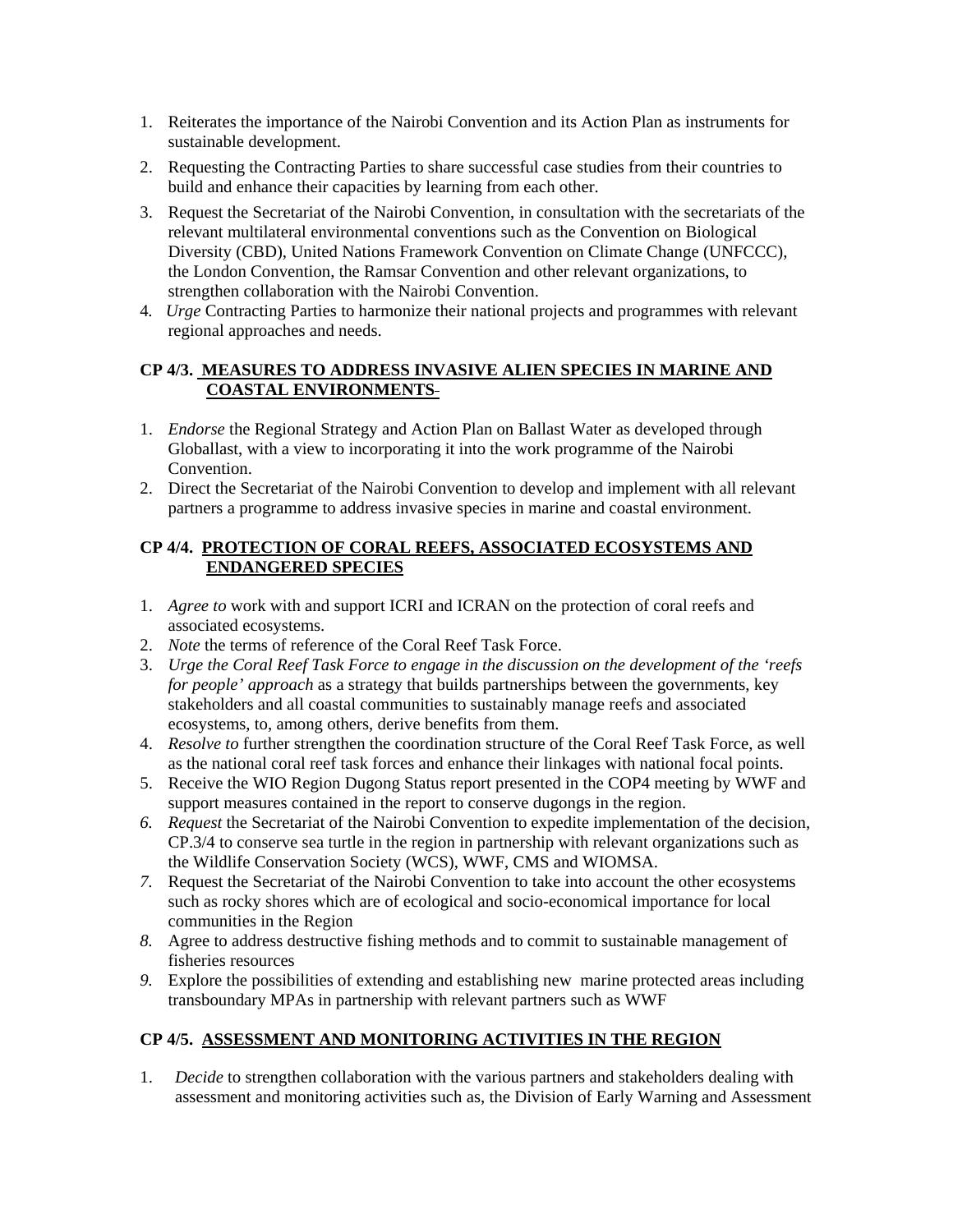(UNEP-DEWA), GOOS-Africa, the Marine Science for Management (MASMA) programme of the Western Indian Ocean Marine Science Association (WIOMSA), universities and other research institutions of the Region.

- 2. *Request* the Secretariat of the Nairobi Convention to pursue new partnerships and coordination mechanisms on assessment and monitoring activities with relevant organisations and institutions, including International Atomic Energy Agency-Marine Environment Sciences Laboratory (IAEA-MESL), FAO and UNESCO-IOC;
- 3. *Agree* to build national and regional capacity for monitoring and assessment activities including the production of periodic status reports on the coastal and marine environment;

### **CP 4/6. SMALL ISLAND DEVELOPING STATES (SIDS)**

- 1. *Resolve* to support the SIDS Meeting to be held in Mauritius in 2005, which will deliberate on issues and challenges facing SIDS;
- 2. *Note* with appreciation, the effort by the Nairobi Convention Secretariat to develop a project to address major environmental concerns and resource management in SIDS.
- 3. Agree to support the Regional Oil Spills Coordination Centre in Madagascar

#### **CP 4/7. REVISION OF THE NAIROBI CONVENTION AND RELATED PROTOCOLS AND DEVELOPMENT OF A NEW PROTOCOL ON LAND BASED SOURCES OF POLLUTION**

- 1. *Reiterate* earlier decisions of the Contracting Parties, in particular decisions CP.1/4, CP.2/1 and CP.3/6 authorizing the review of the Nairobi Convention and its Protocols as well as the development of a protocol on land-based sources of pollution
- 2. Direct the Secretariat of the Nairobi Convention to expedite the process of review of the Nairobi Convention and its Protocols, as well as to initiate and complete the development of a new protocol on land-based sources of pollution, within the framework of the work programme for 2004-2007 and the work plan agreed upon in the implementation of the WIO-LaB Project.

### **CP 4/8. ENHANCING ACCESS TO INFORMATION**

- 1. *Resolve* to develop and/or organize, in collaboration with partners in the Region, outreach, information and public awareness programmes on marine and coastal issues.
- 2. *Further resolve* to enhance networks and strengthen the existing contacts to enable the focal points to gather information on activities of other relevant conventions and to get informed about related marine and coastal environments especially from other regional seas.

#### **CP 4/9. STRENGTHENING PARTNERSHIPS AND THE INSTITUTIONAL MECHANISM OF THE NAIROBI CONVENTION**

- 1. Direct the Secretariat of Nairobi Convention to enhance links between the Convention and the African Ministerial Conference on Environment (AMCEN) and the New Partnerships for Africa's Development(NEPAD);
- 2. Decide to enhance horizontal co-operation between regional seas conventions and action plans by: